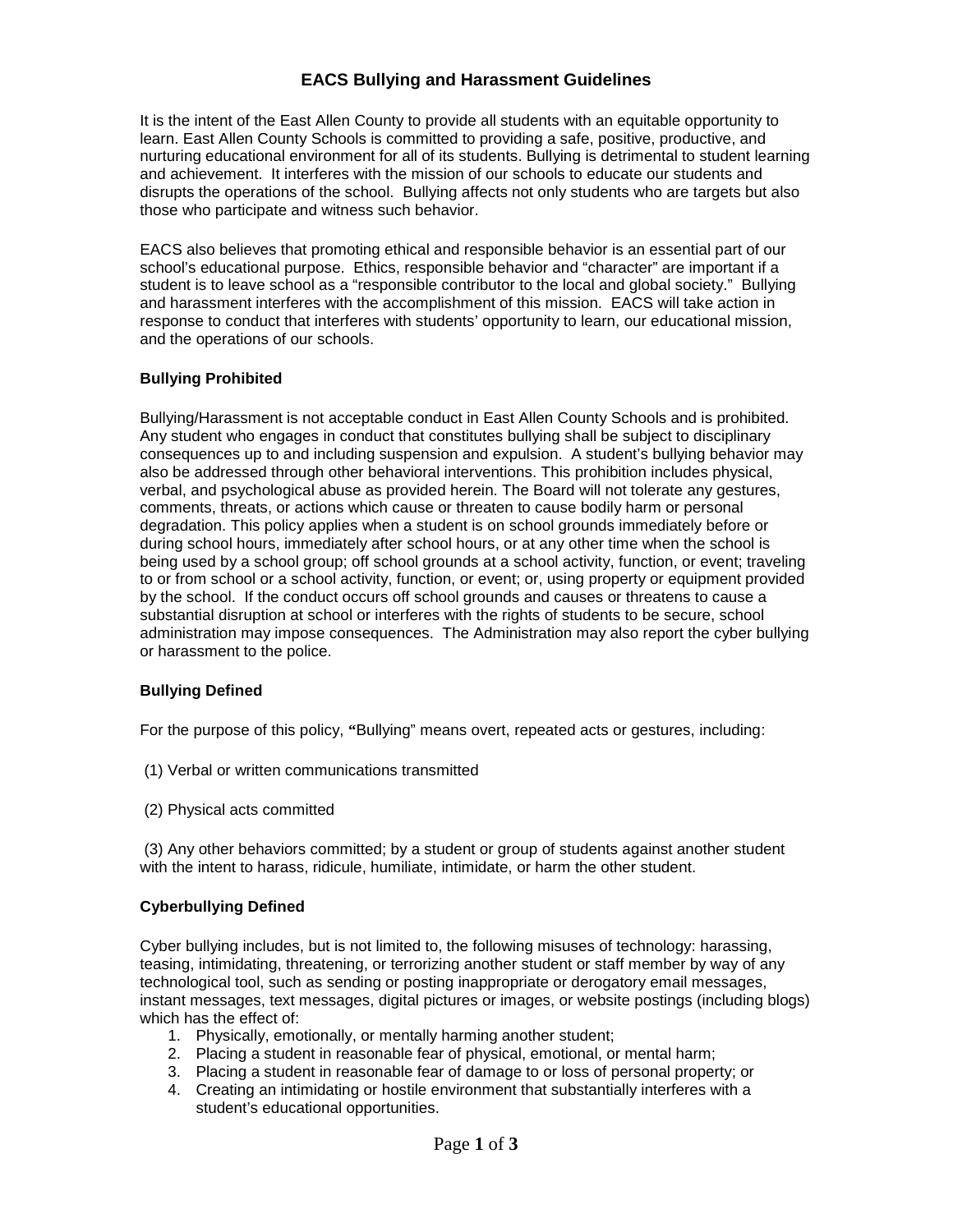## **Application of policy**

This policy applies to bullying that takes place at school or on school grounds, at any schoolsponsored activity or event, or while students are transported to or from school or schoolsponsored activities or events. It also applies to bullying that occurs at any other time or place that substantially disrupts the instructional program, operations of the school, or welfare of students.

Examples of conduct that may constitute bullying include, but are not limited to:

A. Humiliation, slander, or repeated or pervasive taunting, name-calling, belittling, mocking, putdowns, or demeaning humor relating to a student's race, color, ethnicity, gender, sexual orientation, ancestry, religion, disability, or other personal characteristics whether or not the student actually possesses them that could reasonably be expected to result in disruption of the instructional program or operations of the schools, or that results in a hostile environment for the student.

B. Physical contact or injury to another person or his/her property

C. Threats of harm to a student, to his/her possessions, or to other individuals, whether transmitted verbally, in writing, or through cyberspace.

- D. Blackmail, extortion, demands for protection money, or involuntary loans or donations
- E. Non-verbal threats and/or intimidations such as use of aggressive or menacing gestures
- F. Stalking
- G. Blocking access to school property or facilities
- H. Stealing or hiding books, backpacks, or other possessions.

For the purpose of these guidelines, bullying does not mean mere teasing, put-downs, "talking trash", trading of insults, or similar interactions among friends.

The determination of whether particular conduct constitutes bullying requires reasonable consideration of the circumstances which include the frequency of the behavior at issue, the location in which the behavior occurs, the ages and maturing of the students involved, the activity or context in which the conduct occurs, and the nature and severity of the conduct.

### **Reporting**

Any student or parent who believes he/she has been or is currently the victim of bullying should immediately report the situation to the building principal, assistant principal, or counselor. The student may also report concerns to a teacher who will be responsible for notifying the appropriate administrator. All reports to staff of bullying must be reported to school administrators.